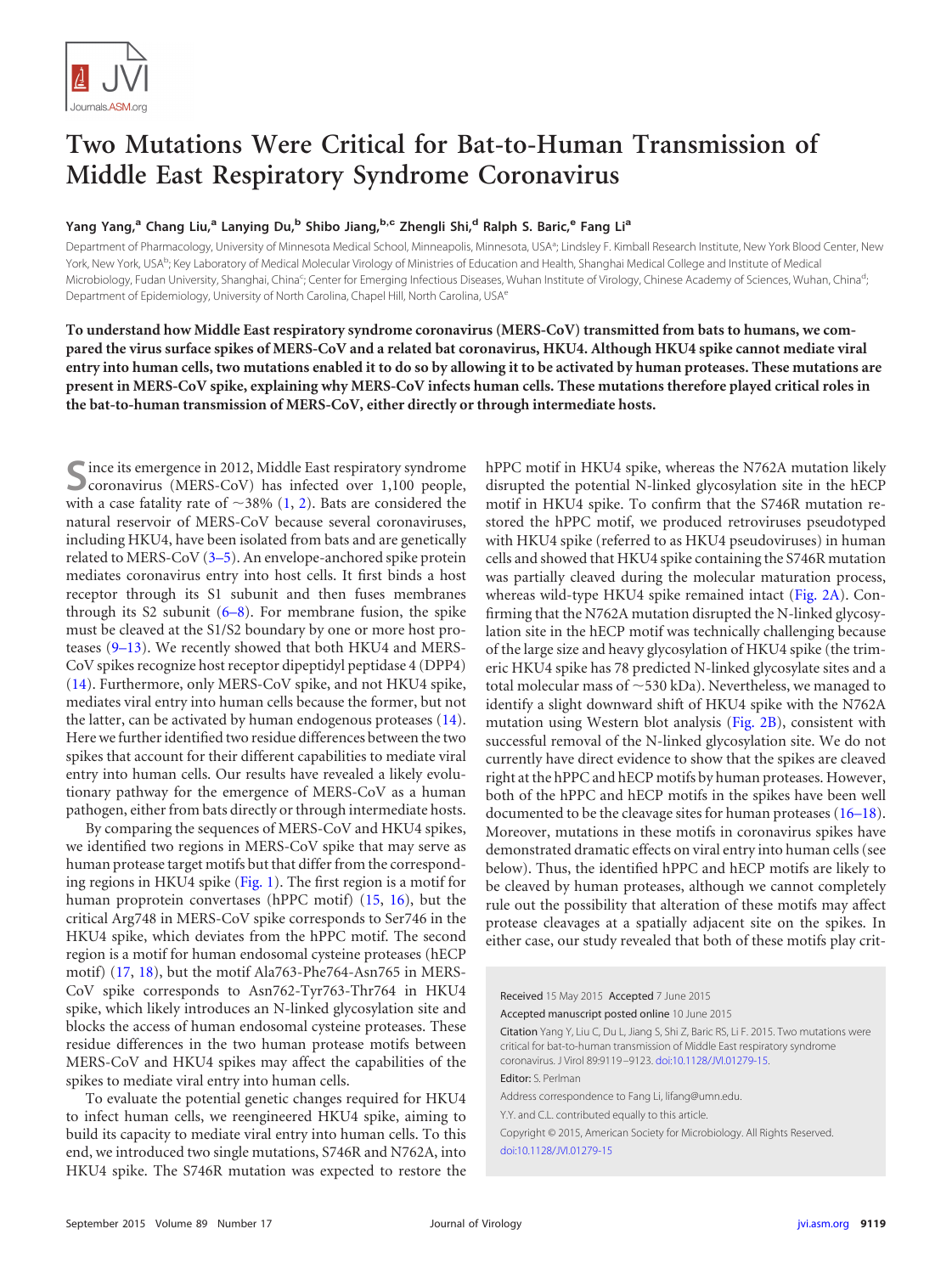

<span id="page-1-0"></span>**FIG 1** Domain structure of MERS-CoV and HKU4 spike proteins. The spikes contain a receptor-binding S1 subunit, a membrane-fusion S2 subunit, a transmembrane anchor (TM), and an intracellular tail (IC). S1 contains the receptor-binding domain (RBD) that binds DPP4 receptor. S2 contains the fusion peptide (FP), heptad repeat 1 (HR1), and heptad repeat 2 (HR2), all of which are essential structural elements for the membrane fusion process. The S1/S2 boundary in MERS-CoV spike (defined as the region between the RBD and the fusion peptide) contains one established human protease motif that is recognized by proprotein convertases (hPPC) [\(15,](#page-4-10) [16\)](#page-4-11); it also contains one established human protease motif that is recognized by endosomal cysteine proteases (hECP) [\(17,](#page-4-12) [18\)](#page-4-13). Sequence alignments of these regions in MERS-CoV and HKU4 spikes (GenBank accession no. [AFS88936.1](http://www.ncbi.nlm.nih.gov/nuccore?term=AFS88936.1) for MERS-CoV spike; [ABN10839.1](http://www.ncbi.nlm.nih.gov/nuccore?term=ABN10839.1) for HKU4 spike) are shown, with the critical residue differences labeled in red. Arrows indicate the predicted sites of cleavage by human proteases in MERS-CoV spike.

ical roles in HKU4- and MERS-CoV-spike-mediated entry into human cells (see below).

We examined the capability of the mutant HKU4 spike to mediate viral entry into three types of human cells [\(Fig. 3A](#page-2-0) for HEK293T cells; data not shown for Huh-7 and MRC-5 cells), using a pseudovirus entry assay as previously described [\(14\)](#page-4-9). In the absence of exogenous protease trypsin, HKU4 pseudoviruses bearing either the reengineered hPPC motif or the reengineered hECP motif were able to enter human cells, whereas HKU4 pseudoviruses bearing both of the reengineered human protease motifs entered human cells as efficiently as when activated by exogenous trypsin [\(Fig. 3A\)](#page-2-0). In contrast, wild-type HKU4 pseudoviruses failed to enter human cells. Therefore, the reengineered hPPC and hECP motifs enabled HKU4 spike to be activated by human endogenous proteases and thereby allowed HKU4 pseudoviruses to bypass the need for exogenous proteases to enter human cells. These results reveal that HKU4 spike needs only two single mutations at the S1/S2 boundary to gain the full capacity to mediate viral entry into human cells.

To confirm the functions of the reengineered human protease motifs in HKU4 spike, we used protease inhibitors to probe the human proteases that activate HKU4-spike-mediated viral entry into human cells. Human proprotein convertase (PPC) inhibitor and endosomal cysteine protease (ECP) inhibitor both blocked human cell entry of HKU4 pseudoviruses bearing the reengineered hPPC motif and the reengineered hECP motif, respectively [\(Fig. 3B\)](#page-2-0). This result verified that the gained capability of HKU4 pseudoviruses to enter human cells was due to the reengineered human protease motifs in HKU4 spike.

To investigate the functions of the two human protease motifs in MERS-CoV-spike-mediated entry into human cells, we reengineered MERS-CoV spike in the opposite way, aiming to reduce or eliminate its capability to mediate viral entry into human cells. To this end, we introduced an R748S single mutation and A763N/ F764Y/N765T triple mutations into MERS-CoV spike [\(Fig. 1\)](#page-1-0).



<span id="page-1-1"></span>**FIG 2** Characterization of two protease motifs in MERS-CoV and HKU4 spike proteins. (A) Western blot analysis of HKU4 and MERS-CoV spikes in pseudovirus particles. Retroviruses pseudotyped with HKU4 spike (i.e., HKU4 pseudoviruses) or MERS-CoV spike (i.e., MERS-CoV pseudoviruses) were prepared in HEK293T (human embryonic kidney) cells as previously described [\(14\)](#page-4-9). The incorporations of wild-type (WT) and mutant HKU4 and MERS-CoV spikes into pseudovirus particles were measured by Western blotting using antibody against their C-terminal C9 tags. Plots below the Western blot images correspond to quantifications of the band intensities from the cleaved and uncleaved spikes combined. The numbers below the plots indicate the relative amounts of spikes incorporated into pseudovirus particles compared to wild-type HKU4 and MERS-CoV spikes, respectively. All quantifications were done using ImageJ software (National Institutes of Health). (B) Glycosylation state of HKU4 spike at the hECP motif. HEK293T cells exogenously expressing wild-type (WT) and mutant HKU4 spikes were lysed and subjected to Western blot analysis. To improve the separation of high-molecular-mass spikes, 3 to 8% NuPAGE Tris-acetate gels (Life Technologies) were used for gel electrophoresis. To improve the accuracy of the result, each of the mutant and wild-type spikes was run in two lanes that alternated between samples. The experiment was also repeated in a separate gel. Compared with wild-type HKU4 spike, the downward shift in the band of HKU4 spike bearing the mutated hECP motif (i.e., mutation N762A) is consistent with the removal of glycosylation. (C) Glycosylation state of MERS-CoV spike at the hECP motif. Compared with MERS-CoV spike bearing the reengineered hPPC motif (i.e., mutation R748S), the upward shift in the band of MERS-CoV spike bearing both the reengineered hPPC and hECP motifs (i.e., mutations R748S/ A763N/F764Y/N765T) indicates the introduction of glycosylation.

The R748S mutation destroyed the hPPC motif in MERS-CoV spike [\(Fig. 2A\)](#page-1-1), whereas the A763N/F764Y/N765T triple mutations successfully added an N-linked glycosylation site to the hECP motif in MERS-CoV spike [\(Fig. 2C\)](#page-1-1). MERS-CoV pseudo-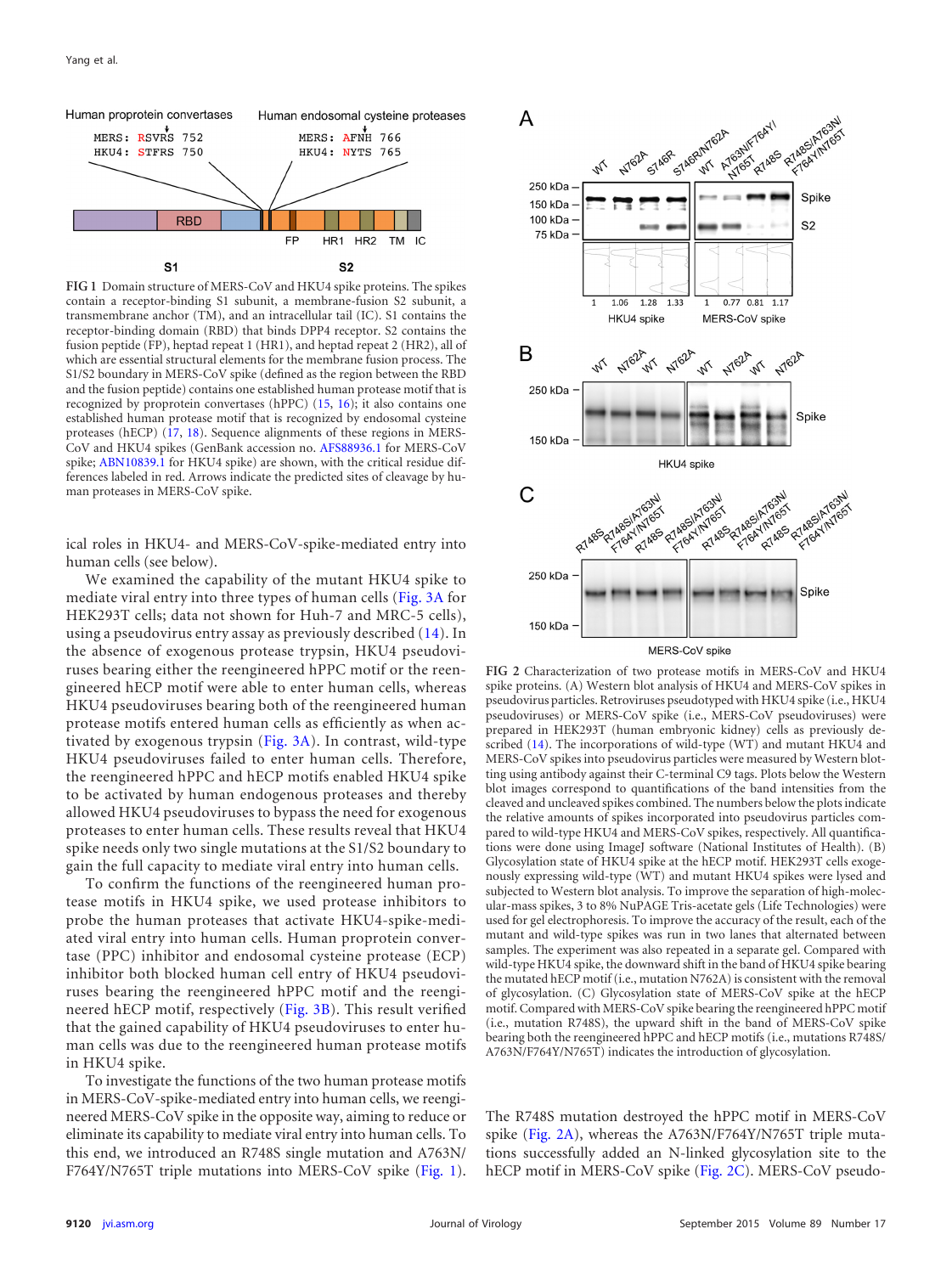

<span id="page-2-0"></span>**FIG 3** HKU4- and MERS-CoV-spike-mediated pseudovirus entry in human cells. (A) HKU4 pseudoviruses bearing no mutation, the reengineered hPPC motif (S746R), the reengineered hECP motif (N762A), or both of the reengineered motifs (S746R/N762A) were prepared in HEK293T (human embryonic kidney) cells and were then used to infect HEK293T cells exogenously expressing human DPP4 (GenBank accession no. [NP\\_001926.2\)](http://www.ncbi.nlm.nih.gov/nuccore?term=NP_001926.2). The infections were carried out in the presence or absence of exogenous trypsin. The pseudovirus entry efficiencies were characterized by analysis of the levels of luciferase activity accompanying the entry and were normalized against the relative amounts of spikes incorporated into pseudovirus particles [\(Fig. 2A\)](#page-1-1). The pseudovirus entry mediated by HKU4 spike bearing both of the reengineered motifs in the absence of exogenous trypsin was taken as 100%. (B) Pseudovirus-producing HEK293T cells were treated with proprotein convertase (PPC) inhibitor (dec-RVKR-CMK) 5 h after transfection of plasmids that encode HKU4 spike containing the reengineered hPPC motif (S746R). Pseudovirus-targeting HEK293T cells were treated with endosomal cysteine protease (ECP) inhibitor (E-64d) before being infected by HKU4 pseudoviruses bearing the reengineered hECP motif (N762A). Both of the inhibitors were used for HKU4 pseudoviruses bearing both of the mutations. (C) MERS-CoV pseudoviruses bearing no mutation, the mutated hPPC motif (R748S), the mutated hECP motif (A763N/F764Y/N765T), or both of the mutated motifs (R748S/A763N/F764Y/N765T) were used to infect HEK293T cells exogenously expressing human DPP4. The pseudovirus entry mediated by the wild-type MERS-CoV spike in the absence of exogenous trypsin was taken as 100%. (D) Pseudovirus-producing HEK293T cells were treated with dec-RVKR-CMK 5 h after transfection of plasmids that encode MERS-CoV spike containing the mutated hPPC motif (R748S). Pseudovirus-targeting HEK293T cells were treated with E-64d before being infected by MERS-CoV pseudoviruses bearing the mutated hECP motif (A763N/F764Y/N765T). Both of the inhibitors were used for MERS-CoV pseudoviruses bearing both of the mutated motifs. Error bars indicate standard errors of the means (SEM)  $(n = 4)$ .

viruses bearing either the mutated hPPC motif or the mutated hECP motif demonstrated a decreased capability to enter three types of human cells [\(Fig. 3C](#page-2-0) for HEK293T cells; data not shown for Huh-7 and MRC-5 cells). MERS-CoV pseudoviruses bearing both of the mutated human protease motifs were unable to enter human cells. Exogenous trypsin was able to fully rescue the capability of mutant MERS-CoV pseudoviruses to enter human cells. Moreover, PPC inhibitor and ECP inhibitor both blocked human cell entry of wild-type MERS-CoV pseudoviruses but had no effect on human cell entry of MERS-CoV pseudoviruses bearing the mutant hPPC motif and the mutant hECP motif, respectively [\(Fig.](#page-2-0) [3D\)](#page-2-0). Thus, the mutations in the hPPC and hECP motifs together eliminated MERS-CoV-spike-mediated viral entry into human cells. These results demonstrate that the two functional human protease motifs in MERS-CoV spike played a critical role in the bat-to-human transmission of MERS-CoV.

After examining HKU4- and MERS-CoV-spike-mediated viral entry into human cells, we investigated how these spikes mediate viral entry into bat cells. Because of the low transfection efficiency of bat cells, we were unable to package pseudoviruses in bat cells. Instead, we packaged HKU4 and MERS-CoV pseudoviruses in HEK293T cells and subsequently performed HKU4- and MERS-CoV-spike-mediated pseudovirus entry into two types of bat cells: RSKT (*Rhinolophus sinicus* bat kidney cells) and Tb1-Lu cells (*Tadarida brasiliensis* bat lung cells) [\(Fig. 4\)](#page-3-2). Wild-type HKU4 pseudoviruses entered bat cells efficiently, whereas HKU4 pseudoviruses bearing the reengineered hECP motif (which removed the N-linked glycosylation site) demonstrated an enhanced capability to enter bat cells [\(Fig. 4A](#page-3-2) and [B\)](#page-3-2). On the other hand, wild-type MERS-CoV pseudoviruses entered bat cells efficiently, whereas MERS-CoV pseudoviruses bearing the mutant hECP motif (which added the N-linked glycosylation site) demonstrated a reduced, but still significant, capability to enter bat cells [\(Fig. 4C](#page-3-2) and [D\)](#page-3-2). Moreover, most of HKU4- and MERS-CoV-spike-mediated pseudovirus entry into bat cells could be blocked by the ECP inhibitor, also suggesting that bat endosomal cysteine proteases activate coronavirus spikes bearing a glycosylated hECP motif [\(Fig.](#page-3-2) [4\)](#page-3-2). These results indicate that, unlike human endosomal cysteine proteases, bat endosomal cysteine proteases are capable of recognizing and efficiently cleaving the hECP motif containing a glyco-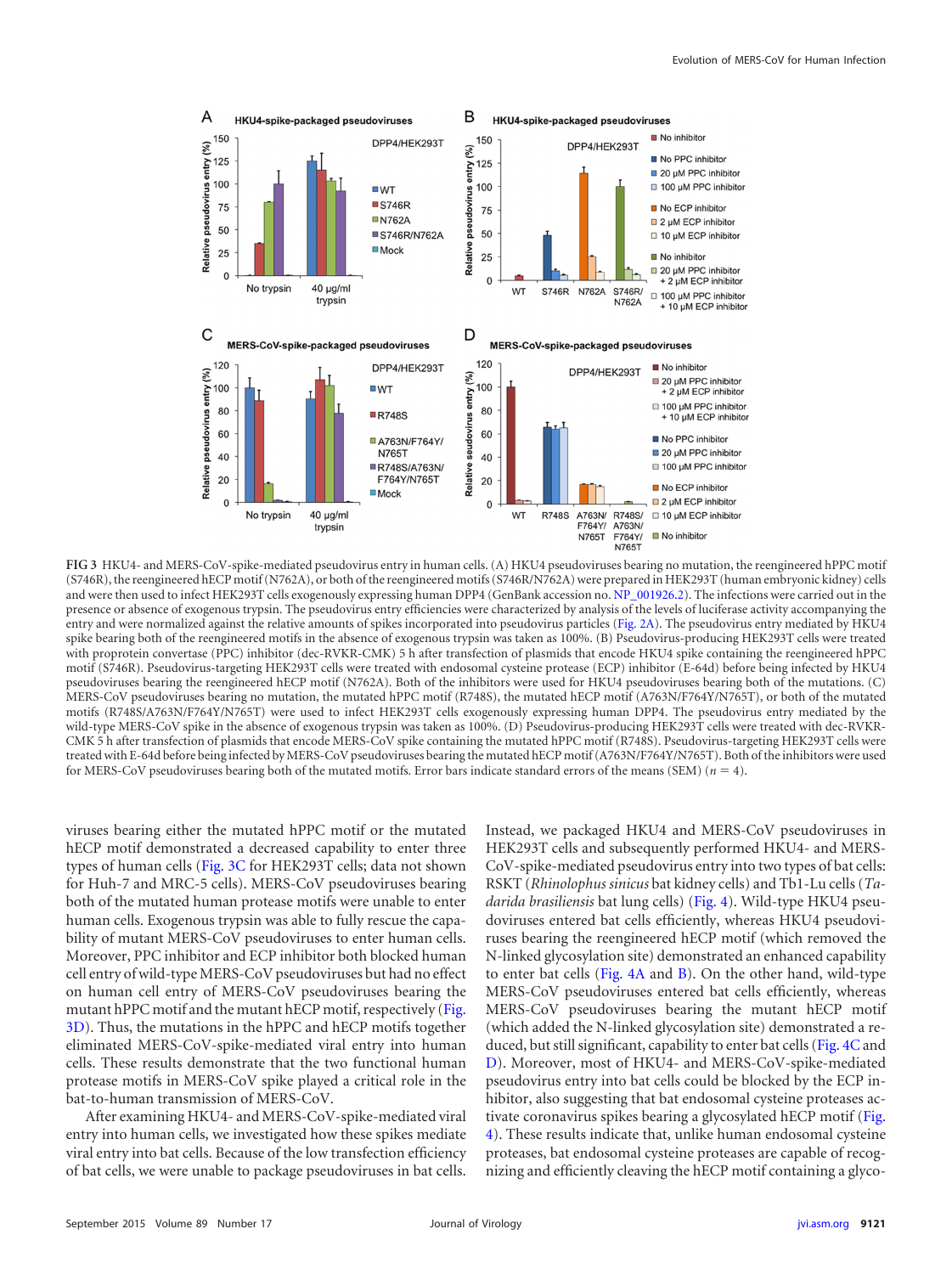

<span id="page-3-2"></span>**FIG 4** HKU4- and MERS-CoV-spike-mediated pseudovirus entry into bat cells. (A) HKU4 pseudoviruses bearing no mutation or the reengineered hECP motif (N762A) were prepared in HEK293T cells and were then used to infect RSKT cells endogenously expressing bat DPP4 (*Rhinolophus sinicus* bat kidney cells [\[24\]](#page-4-18)). The cells were pretreated with indicated concentrations of ECP inhibitor (E-64d) before being infected by pseudoviruses. (B) The same HKU4 pseudoviruses were used to infect Tb1-Lu cells (*Tadarida brasiliensis* bat lung cells) exogenously expressing bat DPP4 (GenBank accession no. [KC249974\)](http://www.ncbi.nlm.nih.gov/nuccore?term=KC249974). (C) MERS-CoV pseudoviruses bearing no mutation or the mutant hECP motif (A763N/F764Y/N765T) were prepared in HEK293T cells and were then used to infect RSKT cells. (D) The same MERS-CoV pseudoviruses were used to infect Tb1-Lu cells. The pseudovirus entry efficiencies were characterized by analysis of the levels of luciferase activity accompanying the entry and were normalized against the relative amounts of spike proteins incorporated into pseudovirus particles. The pseudovirus entry mediated by the wild-type HKU4 spike (for panels A and B) or wild-type MERS-CoV spike (for panels C and D) in the absence of the inhibitor was taken as 100%. Error bars indicate SEM  $(n = 4)$ .

sylation site. The molecular and structural differences between human and bat hECPs accounting for their functional differences will be investigated in future research.

Understanding the molecular mechanisms for cross-species transmissions of viruses is critical for evaluating their emerging disease potentials and for preventing or controlling their spread in human populations. Here we examined the different cell entry activities of the spike proteins from human-infecting MERS-CoV and a closely related bat coronavirus, HKU4. Although MERS-CoV and HKU4 spikes share high sequence homology and recognize the same host DPP4 receptor, only MERS-CoV spike, and not HKU4 spike, mediates viral entry into human cells. Our study revealed that introduction of two single mutations, S746R and N762A, into HKU4 spike at the S1/S2 boundary fully instilled its capability to mediate viral entry into human cells. MERS-CoV spike already contained both of these mutations, explaining why MERS-CoV is capable of infecting human cells. Thus, these two mutations in the spike are essential for MERS-CoV to transmit from bats to humans by allowing MERS-CoV spike to be activated by human cellular proteases. Viral adaptation to human cellular proteases is critical for viral infection of human cells because human cellular proteases, particularly endosomal proteases, are more reliable sources than some extracellular proteases to activate viral entry. Previous research also identified two mutations in SARS-CoV spike that led SARS-CoV to transmit from palm civets

to humans [\(19](#page-4-14)[–](#page-4-15)[22\)](#page-4-16). These mutations increased the capability of SARS-CoV spike to bind human receptor angiotensin-converting enzyme 2. Thus, different entry factors appear to have played the most critical roles in the cross-species transmission of MERS-CoV and SARS-CoV: adaption to human cellular proteases by MERS-CoV and adaption to human receptor by SARS-CoV. Although MERS-CoV spike might also need to adapt to human DPP4 receptor upon infecting human cells [\(14,](#page-4-9) [23\)](#page-4-17), such adaptations might have only incremental effects on the infectivity of MERS-CoV in human cells. In contrast, the two mutations adaptive to human cellular proteases transformed MERS-CoV spike from completely lacking to fully possessing the capacity to mediate viral entry into human cells, and thus they likely played the most critical role in the bat-to-human transmission of MERS-CoV, either directly or through intermediate hosts.

## **ACKNOWLEDGMENTS**

This work was supported by NIH grants R01AI089728 (to F.L.) and R01AI110700 (to R.S.B. and F.L.).

## <span id="page-3-0"></span>**REFERENCES**

- 1. **Zaki AM, van Boheemen S, Bestebroer TM, Osterhaus A, Fouchier RAM.** 2012. Isolation of a novel coronavirus from a man with pneumonia in Saudi Arabia. N Engl J Med **367:**1814 –1820. [http://dx.doi.org/10.1056](http://dx.doi.org/10.1056/NEJMoa1211721) [/NEJMoa1211721.](http://dx.doi.org/10.1056/NEJMoa1211721)
- <span id="page-3-1"></span>2. **de Groot RJ, Baker SC, Baric RS, Brown CS, Drosten C, Enjuanes L,**